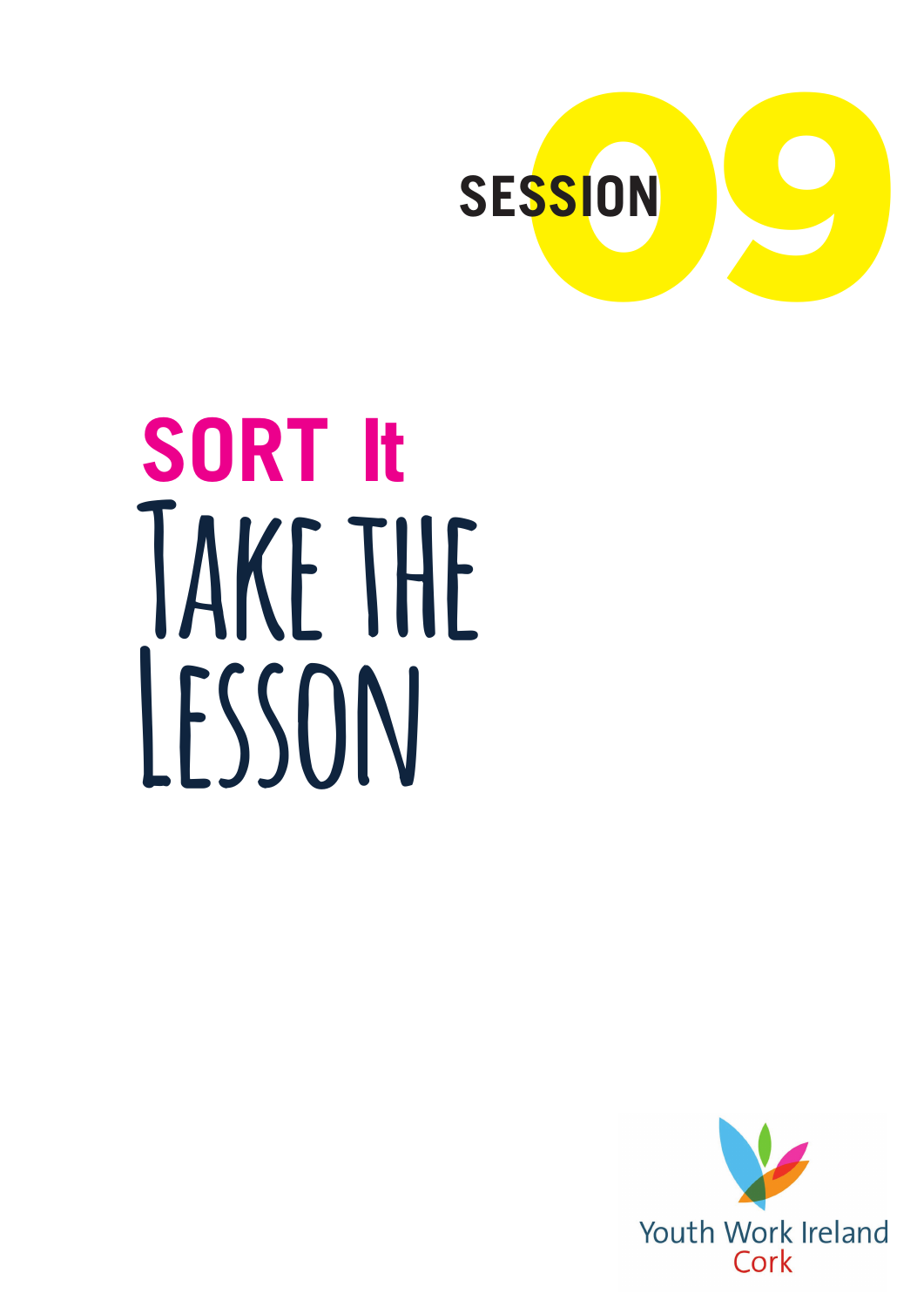

# **Take the Lesson**

Please thoroughly read the introductory chapter and the literature review to ensure you are familiar with all the concepts and models, and that you can confidently explain them simply and clearly to participants. This is the final session, so it requires some preparation including developing individualised reports for participants, identifying someone to come and speak, and arranging for treats and a party atmosphere

# **MATERIALS NEEDED**  Flipchart, blu-tac and markers for writing up discussion questions / notes etc. throughout the session Personal report from the tutor CEO / local sports person / role model to speak Pizza or some other treat A copy of 'Hand-out One' – 1 for every two participants A copy of Hand-out Two – 1 for every two participants A copy of Hand-out Three – 1 for EACH participant A completed 'certificate' for each participant – this

should be done in advance



| <b>Section</b>              | Time |
|-----------------------------|------|
| Welcome                     | 5    |
| Take the Lesson             | 55   |
| <b>Post Evaluation Quiz</b> | 20   |
| Closing and certificates    | 40   |
|                             |      |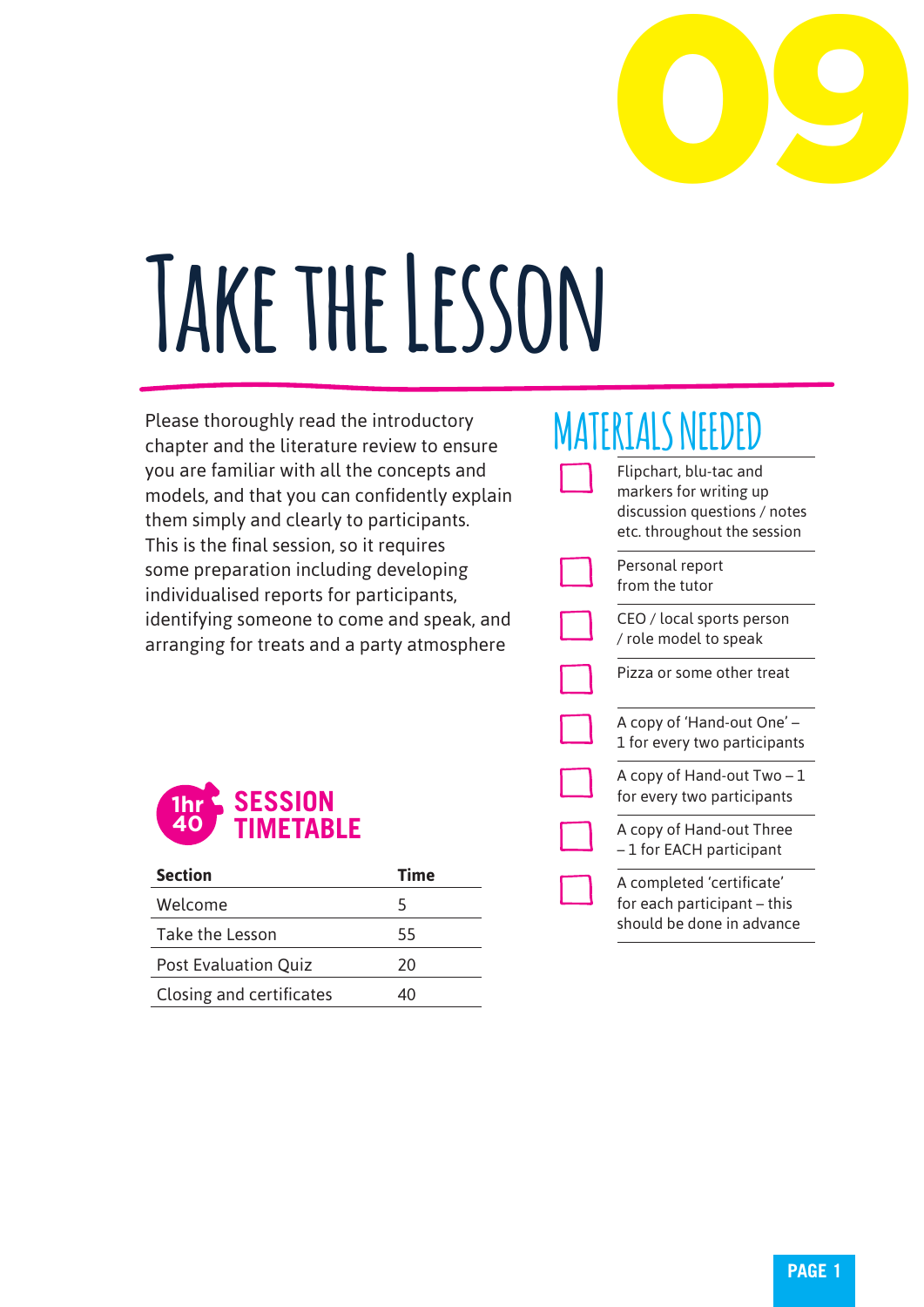

# **10 MIN Trickle In**

**Last Week's Take the Lesson was …** *Ask participants to pay attention this week to 'feedback', meaning when people give each other opinions about how the other person is doing. This week they should pay attention to see are they the type of person who gives a lot of feedback to others; do they give more compliments or criticism? There's no good or bad; it's just to start to understand the type of feedback we give, where, and to whom?*

As people trickle in, have a discussion:

- $\triangleright$  Did you notice that you're the kind of person who gives a lot of feedback or not?
- $\triangleright$  Are you the kind of person who feeds back with compliments, or criticism?
- $\triangleright$  Do you think one type is more useful than the other? Why?



## **MINDFUL MINUTE**

- $\triangleright$  Ring the bell to acknowledge the beginning of the session and focus participants into the room
- $\triangleright$  Do a body scan, observation exercise, square breathing or other mindful exercise for one minute to help participants to ground before the session

# **INTRODUCTION TO THE SESSION EXAMPLE 2**



#### **Discuss the following:**

- $\triangleright$  Looking at the SORT It model, we have gone through the model, except for the last step.
- $\triangleright$  Today we're going to focus on
	- $\rightarrow$  Developing skills in reviewing and feeding back on learning
	- $\rightarrow$  Do a quiz to help review some of our learning
	- $\rightarrow$  Finished the programme and reflect on what we have accomplished

# **55 MIN Exercise One: Take the Lesson**

**AIM Participants understand the importance of reflecting on their own success in managing a situation and learn to feed back to one another**

### **OVERVIEW**

There are three parts to this exercise

- **a)** A discussion on the importance of feedback
- **b)** Practice on a case study, Melanie
- **c)** A structured feedback circle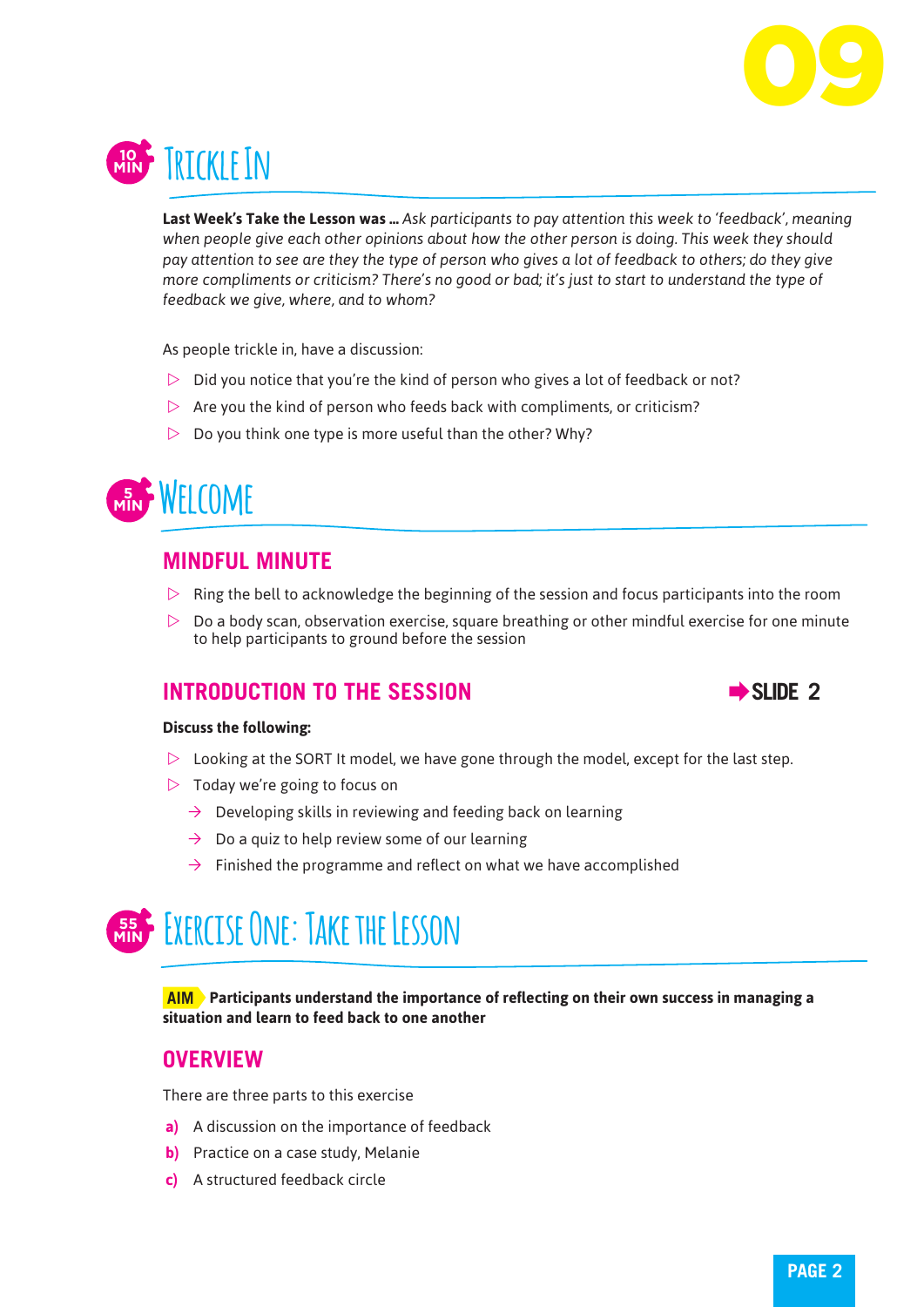



# **MINUS BACK DISCUSSION** ■ ■ ■ ■ ■ SLIDE 3

- $\triangleright$  Last week, we looked at different things that could help us to learn, like mind mapping and summarising.
- $\triangleright$  This week we will study another important skill to help us learn. That is being able to reflect and feed back (to ourselves or others) on our experiences.
- $\triangleright$  Feedback can be both positive and negative
- $\triangleright$  We are going to practice reflecting on learning and providing positive feedback to ourselves and others after a challenge
- $\triangleright$  To do that, we are going to look at some scenarios, including scenarios in our own lives
- $\triangleright$  We're going to use two steps to do this.
	- $\rightarrow$  **Step One:** listen to or read the scenario and compare what the person in the case study did compared to the SORT It model
	- $\rightarrow$  **Step Two:** practice providing feedback using the three sentences in the column on the left, below, which are explained in the column on the right.

| The sentence<br>starts with               | This means                                                                                                                                                                                                                        |
|-------------------------------------------|-----------------------------------------------------------------------------------------------------------------------------------------------------------------------------------------------------------------------------------|
| Good on you<br>(me) for                   | Things we did right                                                                                                                                                                                                               |
|                                           | $\rightarrow$ Finding the positive in your reaction to the problem, something that you feel<br>proud of or are glad you did.                                                                                                      |
|                                           | $\rightarrow$ It's not always obvious, but there is a positive way to view most situations,<br>even if the outcome wasn't great                                                                                                   |
| At least you (I)                          | Things we didn't do that could have been worse                                                                                                                                                                                    |
| didn't                                    | $\rightarrow$ This can help us to see that even if what we did wasn't 100% right, that we<br>could have done something that was worse and we chose not to do that                                                                 |
|                                           | $\rightarrow$ This helps us to find strength in what we did, particularly if we are struggling<br>to find and answer to the first question                                                                                        |
| I wonder if next<br>time you (I)<br>could | Things we might do differently to make it even better next time                                                                                                                                                                   |
|                                           | $\rightarrow$ This doesn't mean when the exact same situation arises, but when a similar<br>situation might arise                                                                                                                 |
|                                           | $\rightarrow$ It means that with the benefit of hindsight, is there something we could<br>have done that would have made it even better for ourselves or others, or<br>increased the chances of everyone getting what they wanted |
|                                           | $\rightarrow$ The more we imagine acting differently the easier it will be to put this into<br>action in the future                                                                                                               |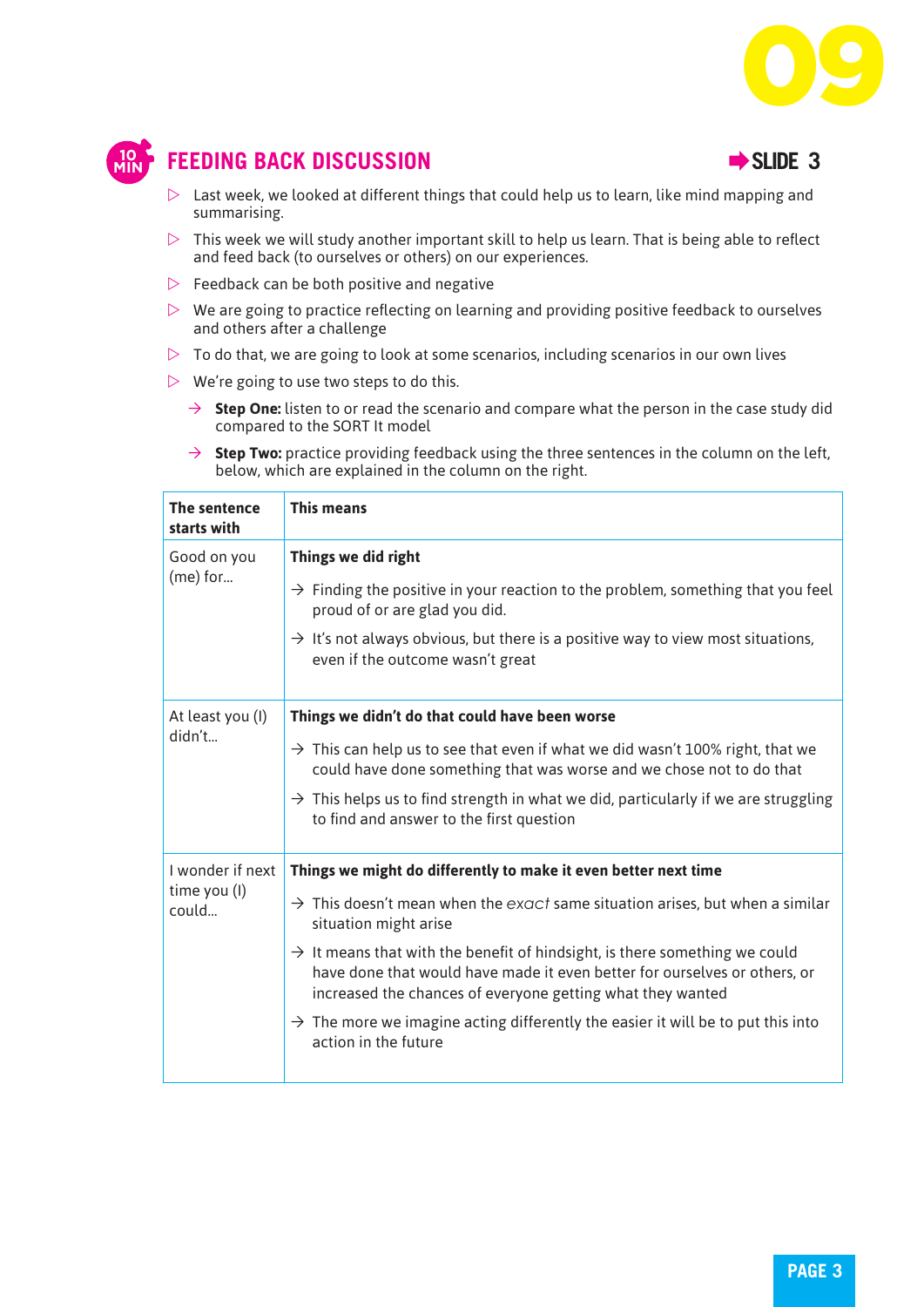



# **EXAMPLE A** SLIDE 4



- $\triangleright$  Ask participants to work in pairs
- w Give each pair a copy of **Hand-out 1: Melanie's Story and Hand-out 2: Melanie's Feedback**
- $\triangleright$  Read through the feedback sheet together to ensure participants know what they are feeding back on, and how to do it
- $\triangleright$  Read through the scenario and ask participants to complete the feedback sheet
- $\triangleright$  Have a group discussion covering the following points:

| <b>Group question</b>                                  | <b>Points for discussion</b>                                                                                                                                                                                                                                                                                                                                    |
|--------------------------------------------------------|-----------------------------------------------------------------------------------------------------------------------------------------------------------------------------------------------------------------------------------------------------------------------------------------------------------------------------------------------------------------|
| Did Melanie shift from Old Brain<br>to New Brain? How? | Yes, she felt her feet on the ground and took two breaths                                                                                                                                                                                                                                                                                                       |
| Did she identify her Objective?<br>How?                | Yes, she focussed on her goal of becoming a catwalk stylist. She<br>also identified the goal of her trainer which was just to do her job                                                                                                                                                                                                                        |
| Did she read the lights? What<br>colour were they?     | She read the lights and saw that they were 'red'. There was no way<br>she was getting out of this exam                                                                                                                                                                                                                                                          |
| Did she give herself feedback<br>and Take the Lesson?  | She congratulated herself on not losing the rag with her trainer                                                                                                                                                                                                                                                                                                |
| Good on Melanie for                                    | $\rightarrow$ Taking time to focus on the best way to deal with the situation<br>$\rightarrow$ Showing understanding to the tutor<br>$\rightarrow$ Showing grit/resilience<br>$\rightarrow$ Showing a commitment to her future self, who would be<br>grateful<br>$\rightarrow$ Finding a way to help herself by asking the tutor for help<br>$\rightarrow$ Etc. |
| At least you didn't                                    | $\rightarrow$ Storm out (she has in the past!)<br>$\rightarrow$ Start shouting at the trainer<br>$\rightarrow$ Hit the trainer<br>$\rightarrow$ Etc.                                                                                                                                                                                                            |
| I wonder next time if you could                        | $\rightarrow$ Not get fed up with the trainer in the first instance<br>$\rightarrow$ Have put more time into studying before the exam so she's not<br>so stressed at this late point                                                                                                                                                                            |



# **EXECUTE ACK FOR EACH OTHER EXECUTE 2**



- $\triangleright$  Participants should think about one problem or difficulty that they have encountered since they started this course. This can be in relation to class, work, home or anywhere else.
- $\triangleright$  Participants should complete Hand-out 3: Good on Me; let participants know that they don't have to share what they have written but they will be invited to do so
- $\triangleright$  Participants should be invited to share their story about the problem they solved to the group (or if you prefer in small groups of 3 to 4). They should tell the story of what happened without saying what their feedback to themselves is, just telling the story.
	- $\rightarrow$  This means the tutor should gently remind them if they say, 'I should have' or any other commentary on their story.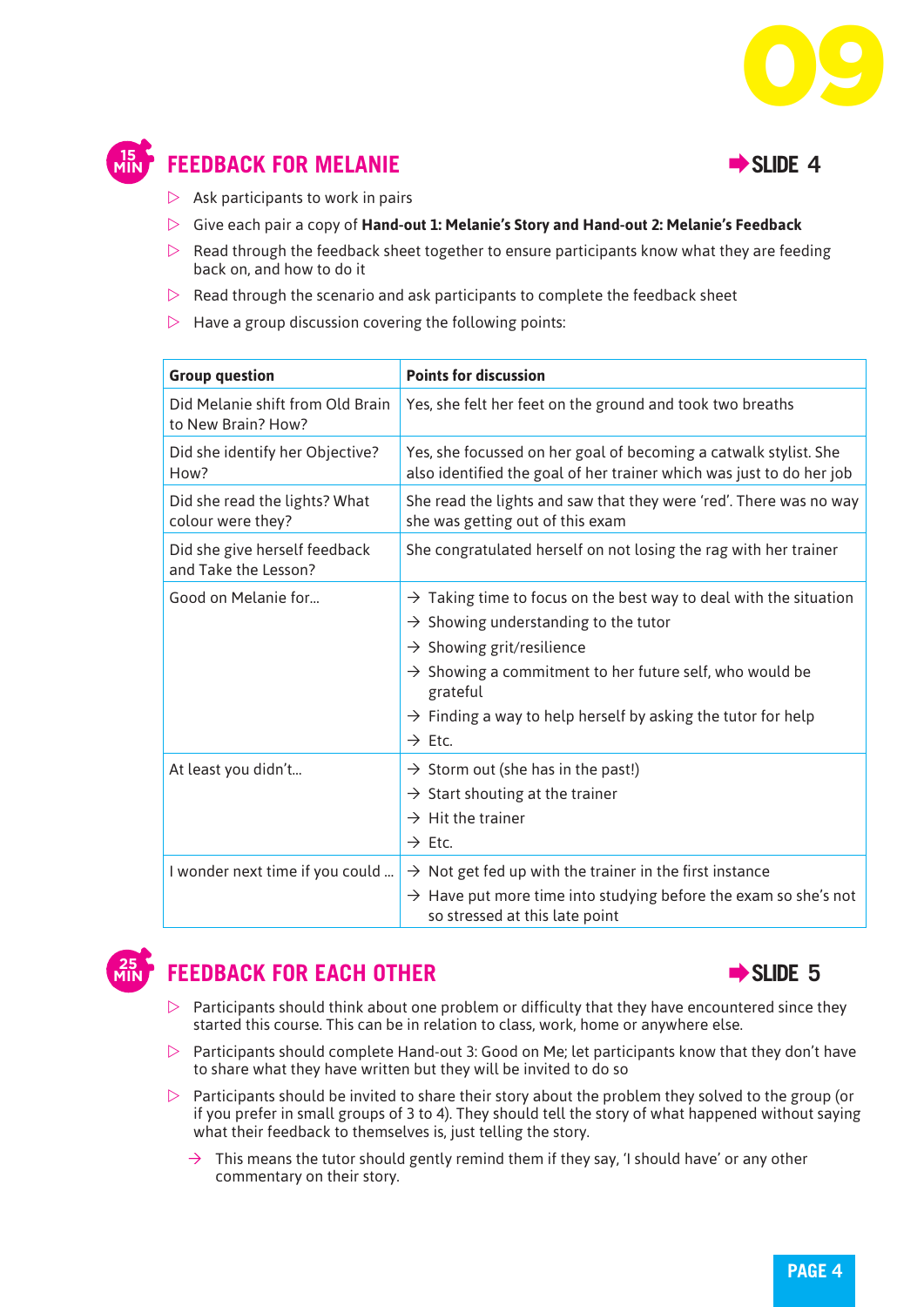

- $\triangleright$  Two other participants should feed back to them using the:
	- $\rightarrow$  Good on you for...
	- $\rightarrow$  At least you didn't...
	- $\rightarrow$  I wonder next time if you could...
- $\triangleright$  After receiving the feedback, the participant should thank the others
- $\triangleright$  The facilitator should emphasise the importance of doing this for OURSELVES after every difficult scenario we have to manage
- $\triangleright$  If you have time you can get them to close their eyes and to visualisation the 'maybe next time you could scenario….'. To introduce this let them know that by playing out this role play in their mind they are more likely to be able automatically feel and act this way next time.

### **SUMMARISE** Æ**SLIDE 6**



To end, thank everyone for their stories. Have a brief discussion about why it's good to make time to reflect and to learn from our actions, highlighting the key learning which is that we need to be kind to ourselves and to celebrate our small achievements. Below are some questions and points to help guide this group discussion.

| <b>Group question</b>                                                               | <b>Points for discussion</b>                                                                                                                                                                                                                                                                                          |
|-------------------------------------------------------------------------------------|-----------------------------------------------------------------------------------------------------------------------------------------------------------------------------------------------------------------------------------------------------------------------------------------------------------------------|
| Why is it good to be kind<br>to ourselves when we give<br>feedback how do we do it? | $\rightarrow$ Research shows that we learn more when we receive positive<br>reinforcement.                                                                                                                                                                                                                            |
|                                                                                     | $\rightarrow$ Positive self-talk has also been shown to also reduces anxiety and<br>confidence                                                                                                                                                                                                                        |
|                                                                                     | $\rightarrow$ Positive self-talk does not mean lying to yourself it simply means<br>focusing on what we did do well rather than what we didn't                                                                                                                                                                        |
|                                                                                     | $\rightarrow$ When you are giving feedback to yourself watch your gNATS – it<br>can easy for these guys to sneak into your thoughts. To prevent<br>this, be aware of your thoughts, actively keep them positive, and<br>ask yourself structured questions. Keep it short and focused then<br>think of something else. |
| What's a visualisation and<br>why might it be good to<br>visualise another way of   | $\rightarrow$ A visualisation is a 'brain movie' which means you playing out<br>an episode in your head, with you acting the role in the way you<br>would like, concentrate on the feelings and the image                                                                                                             |
| acting?                                                                             | $\rightarrow$ Research has shown that if we visualise an action we are better<br>able to later do that same action. This is a technique that<br>Olympian athletes use this all the time to help them perform<br>better. The same is true for a conversation or a feeling.                                             |
|                                                                                     | $\rightarrow$ It's also good to know that if you visualise a story or information<br>when you read it, you are much better able to remember it                                                                                                                                                                        |
| How can you support each<br>other?                                                  | $\rightarrow$ If you have a friend, you can support each other by using these<br>exercises                                                                                                                                                                                                                            |
|                                                                                     | $\rightarrow$ If you hear someone being negative about themselves, remind<br>them of their gNATS and that there are other, more useful, ways<br>to look at the situation                                                                                                                                              |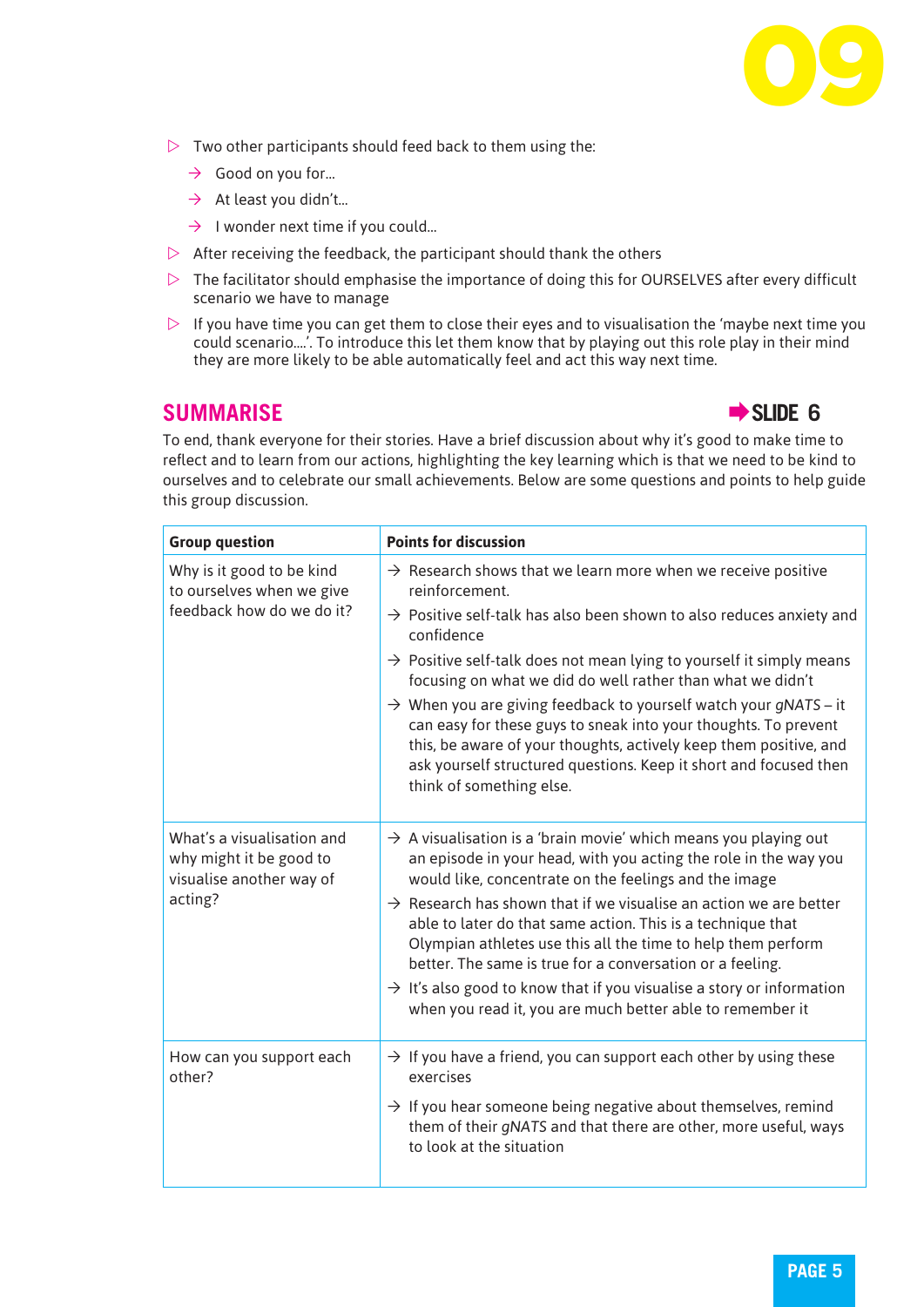

# EXERCISE TWO: QUIZ

**AIM The aim of this quiz is to very lightly review the content of the programme and serve as a brief reminder of what was covered. This should be a fun and silly exercise. You can break the group into teams to do the quiz, have prizes etc. Show each question on the presentation and go through the answers at the end.**

#### **1) What does SORT It stand for?**

- **a)** Stop, Open your Eyes, Run, Timing
- **b)** Shift from old brain to new brain, Objective, Read the Lights, Take the Lesson
- **c)** See, Observe, React, Triumph

#### *Answer: b*

#### **2) What does 'Fight or Flight' refer to?**

- **a)** A brand of runners
- **b)** What happens to your old brain when you are confronted with a threatening situation
- **c)** A boxing move

*Answer: b*

#### **3) Which of the following can help you Shift from Old Brain to New Brain**

- **a)** Taking a few deep breaths
- **b)** Observing your surroundings and using your senses
- **c)** Thinking about things you are grateful for
- **d)** All of the above

*Answer: d*

#### **4) What does the 'NAT' in Pesky gNAT stand for?**

- **a)** Naughty ant thoughts
- **b)** Negative automatic thoughts
- **c)** Never again thanks

*Answer: b*

#### **5) An objective can help you to…**

- **a)** Know what you want and make a plan to get it
- **b)** Take over the world
- **c)** Be immediately happy
- **d)** All except c

*Answer: d*

#### **6) A 'RED' situation means you probably have to…**

- **a)** Keep your eyes on the prize and get through something difficult
- **b)** Show some grit that you can put up with discomfort to get what you need
- **c)** 'Suck it up' and do something you don't want to get what you ultimately need
- **d)** All of the above

#### *Answer: d*

#### **7) True or false…. An orange situation is one where we can negotiate, and maybe change the situation?**

- **a)** True
- **b)** False

*Answer: a*

#### **8) True or false… A green situation means we have no control and have to just go with whatever is put in front of us**

- **a)** True
- **b)** False

*Answer: b, a green situation is one where with a simple plan put into action you can change the situation*

#### **9) Which of the following statements are true about giving feedback?**

- **a)** It helps us to acknowledge what was positive
- **b)** It helps us to figure out where we could have done better
- **c)** It gives us a big head
- **d)** It is very unhelpful

*Answer: a, b and if you want, c!*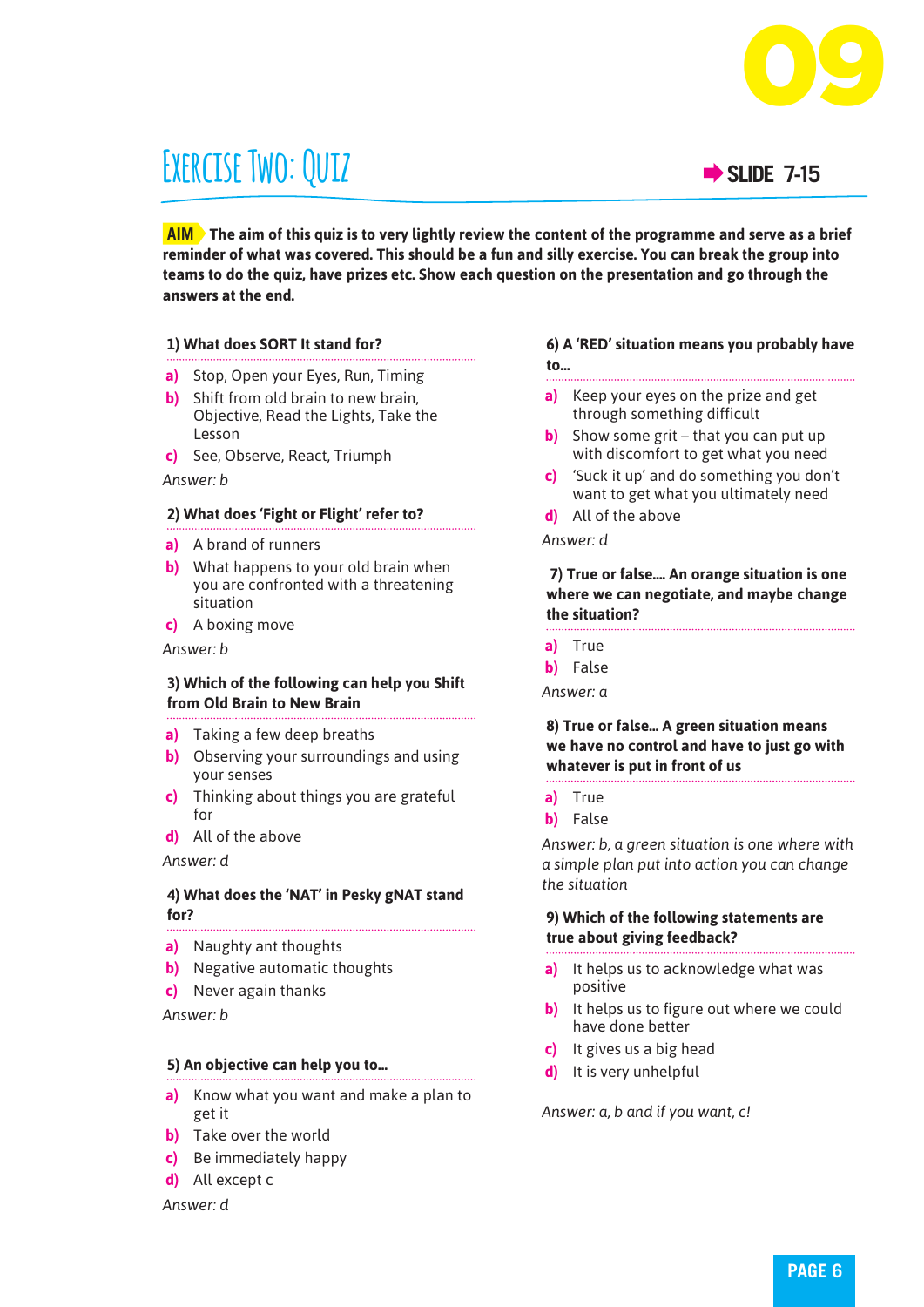

# **30-40 MIN Exercise Three: Celebration and Close**

#### **AIM Participants feel acknowledged and proud for having completed the SORT IT programme**

## **OVERVIEW**

There are two parts to this exercise

- **a)** Opening speech by senior person in the organisation or local person of importance
- **b)** Presentation by the tutor

## **OPENING SPEECH**

A brief opening speech should be given by the lead person in the organisation covering points including:

- $\triangleright$  Thanks to the young people for their time, energy and participation
- $\triangleright$  An acknowledgement of the excellent work they have put in
- $\triangleright$  Hope that they will use the learning in their lives and other programmes

## **CERTIFICATES**

One by one, participants should be given a certificate completed by the tutor (template is below) with the tutor saying something unique about each individual using the sentence '**I was proud of you when…'**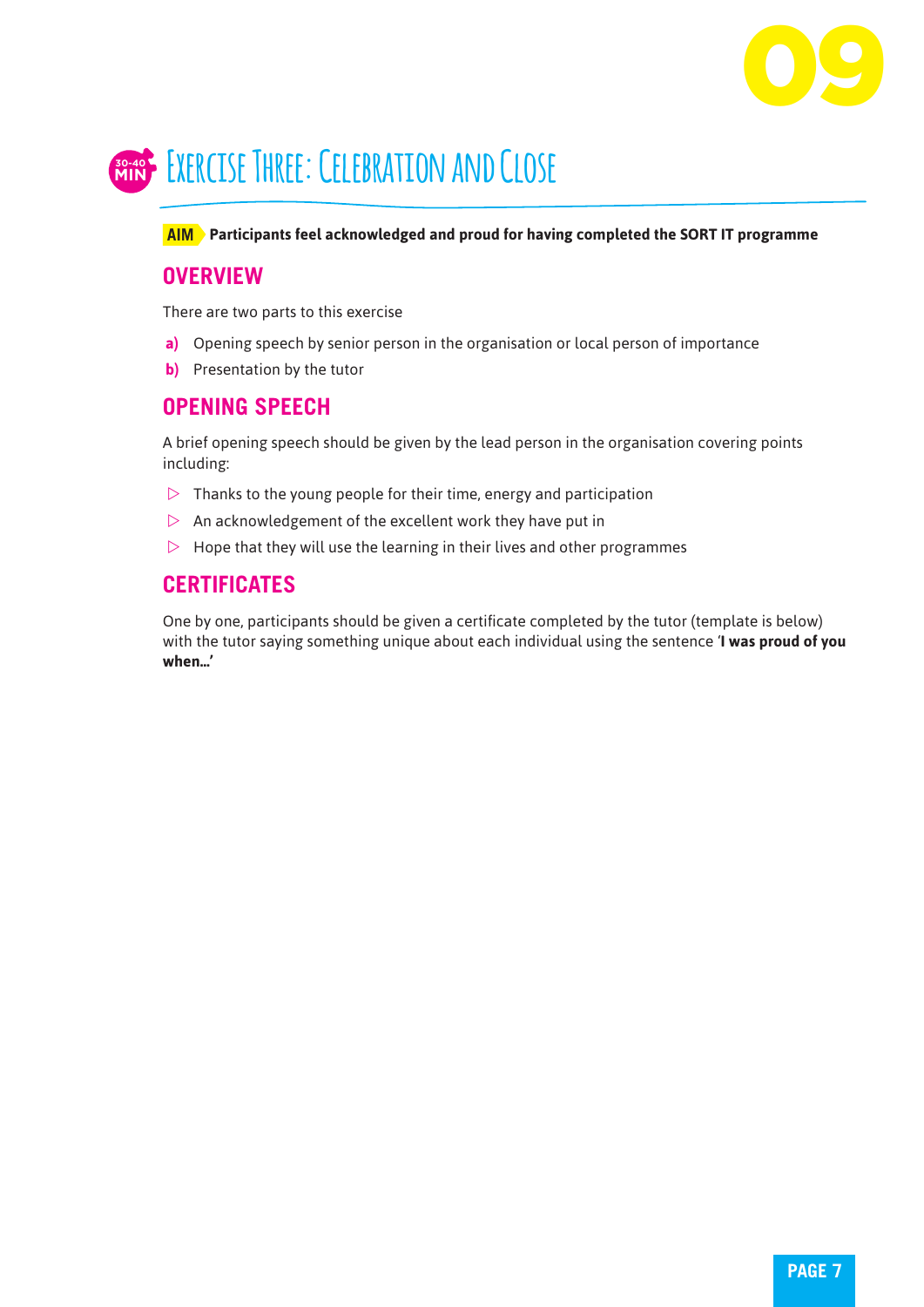

# **HAND-OUT ONE: MELANIE'S STORY**

Melanie is on a hairdressing course. She asks her trainer if she can start the hair-colouring programme today, but her trainer reminds her that she's not allowed to move onto the hair-colouring bit of the course until she passes her health and safety exam which is next Monday.

Melanie is furious and tells the trainer she's sick and tired of having to do reading and exams, she didn't sign up for that, she just wants to be a hairdresser. The trainer reminds her that she did sign up for the exams because she was told that was a part of the course. Melanie is panicked because the exam is next week. She feels furious and wants to storm out or hit the trainer. So, she:

- $\triangleright$  Feels her feet on the ground and takes two deep breaths
- $\triangleright$  Thinks about her goal of being a catwalk hair stylist
- $\triangleright$  Realises there's no way out of this exam if she wants to reach her goal
- $\triangleright$  Thinks about the fact that the trainer is just doing her job and wants them all to pass
- $\triangleright$  Says to the trainer 'fair enough... I prefer the actual work but I know this is part of the course'
- $\triangleright$  Says to the trainer 'I find the exams really hard to be honest. Can you help me to get ready for them'?

The trainer says 'I'm very busy Melanie, but I can meet with you for an hour on Thursday to help. Melanie feels less stressed about preparing for the exam now and thinks to herself 'I'm proud now I didn't lose the rag'.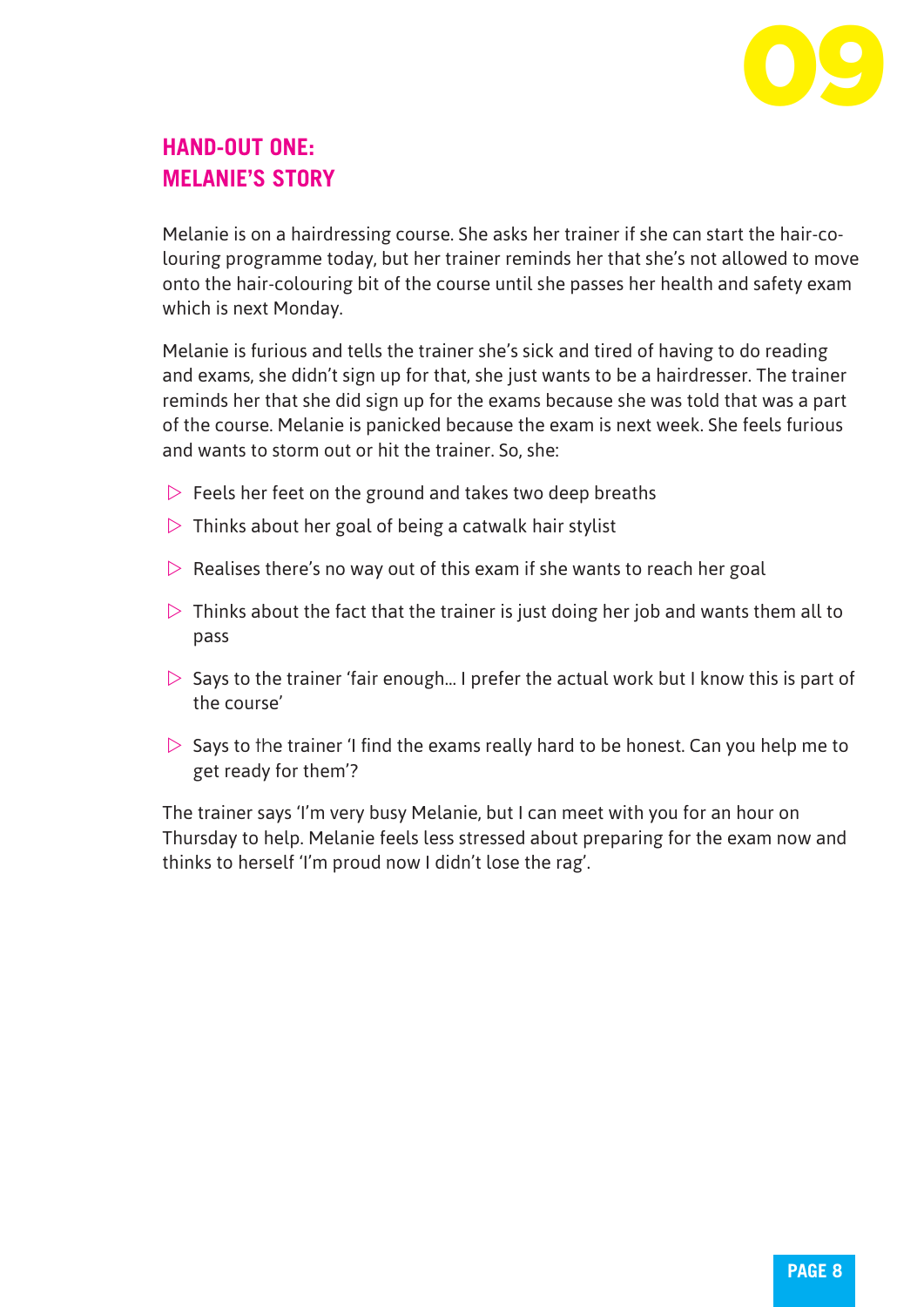

# **HAND-OUT TWO: MELANIE'S FEEDBACK**

# **SORT IT –** describe how Melanie did it

| <b>SORT It Step</b>                         | Did Melanie do this step? If so, how? |
|---------------------------------------------|---------------------------------------|
| Shift from Old Brain to<br><b>New Brain</b> |                                       |
| Objective identified                        |                                       |
| Read the Lights                             |                                       |
| Take the Lesson                             |                                       |

1) Good on you for…

2) At least you didn't…

3) I wonder next time if you could…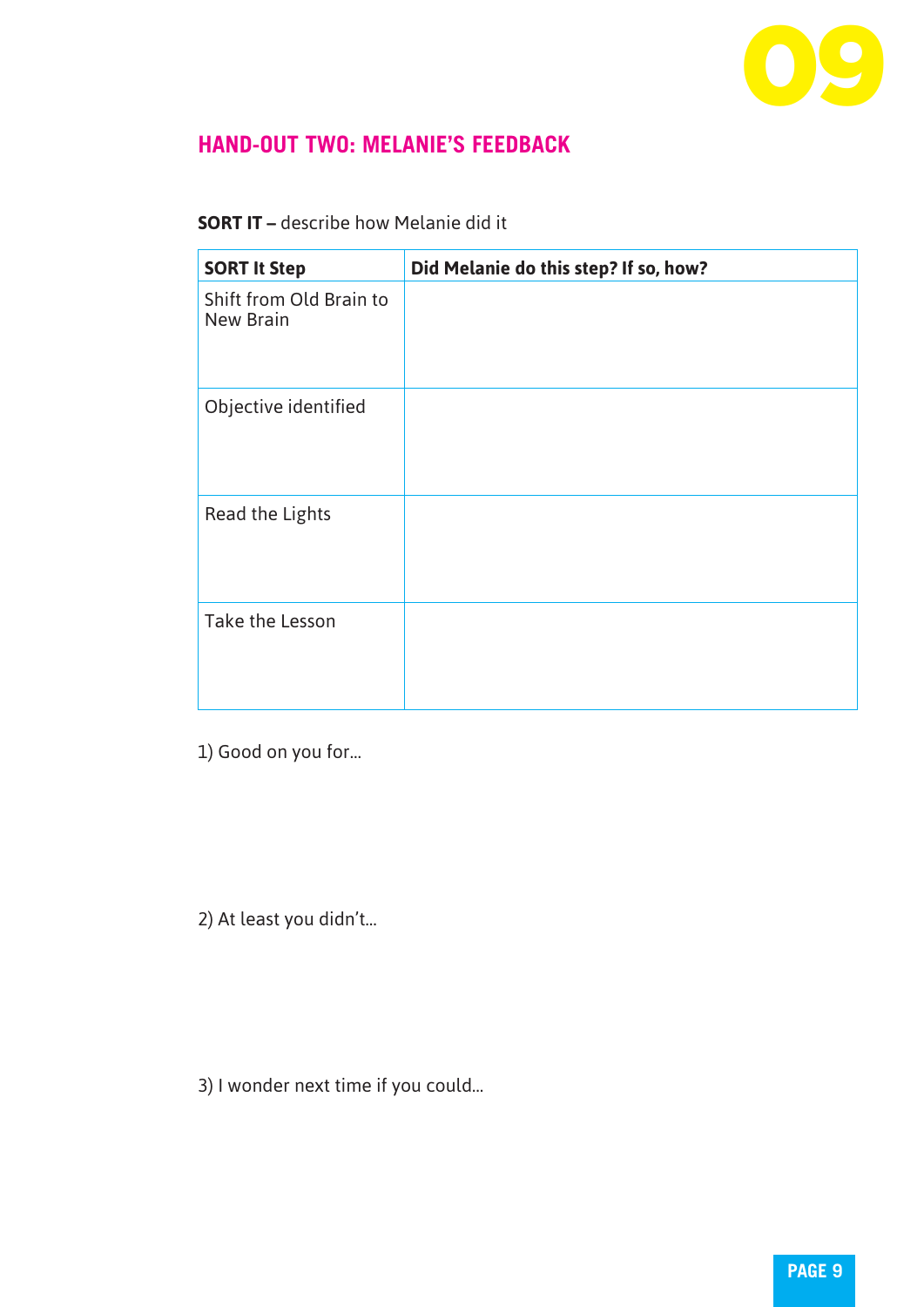

# **HAND-OUT THREE: GOOD ON ME**

| The situation/problem was:       |  |  |
|----------------------------------|--|--|
|                                  |  |  |
|                                  |  |  |
|                                  |  |  |
| Good on me for                   |  |  |
|                                  |  |  |
|                                  |  |  |
|                                  |  |  |
|                                  |  |  |
|                                  |  |  |
| At least I didn't                |  |  |
|                                  |  |  |
|                                  |  |  |
|                                  |  |  |
|                                  |  |  |
|                                  |  |  |
| I wonder next time<br>if I could |  |  |
|                                  |  |  |
|                                  |  |  |
|                                  |  |  |
|                                  |  |  |
|                                  |  |  |
|                                  |  |  |